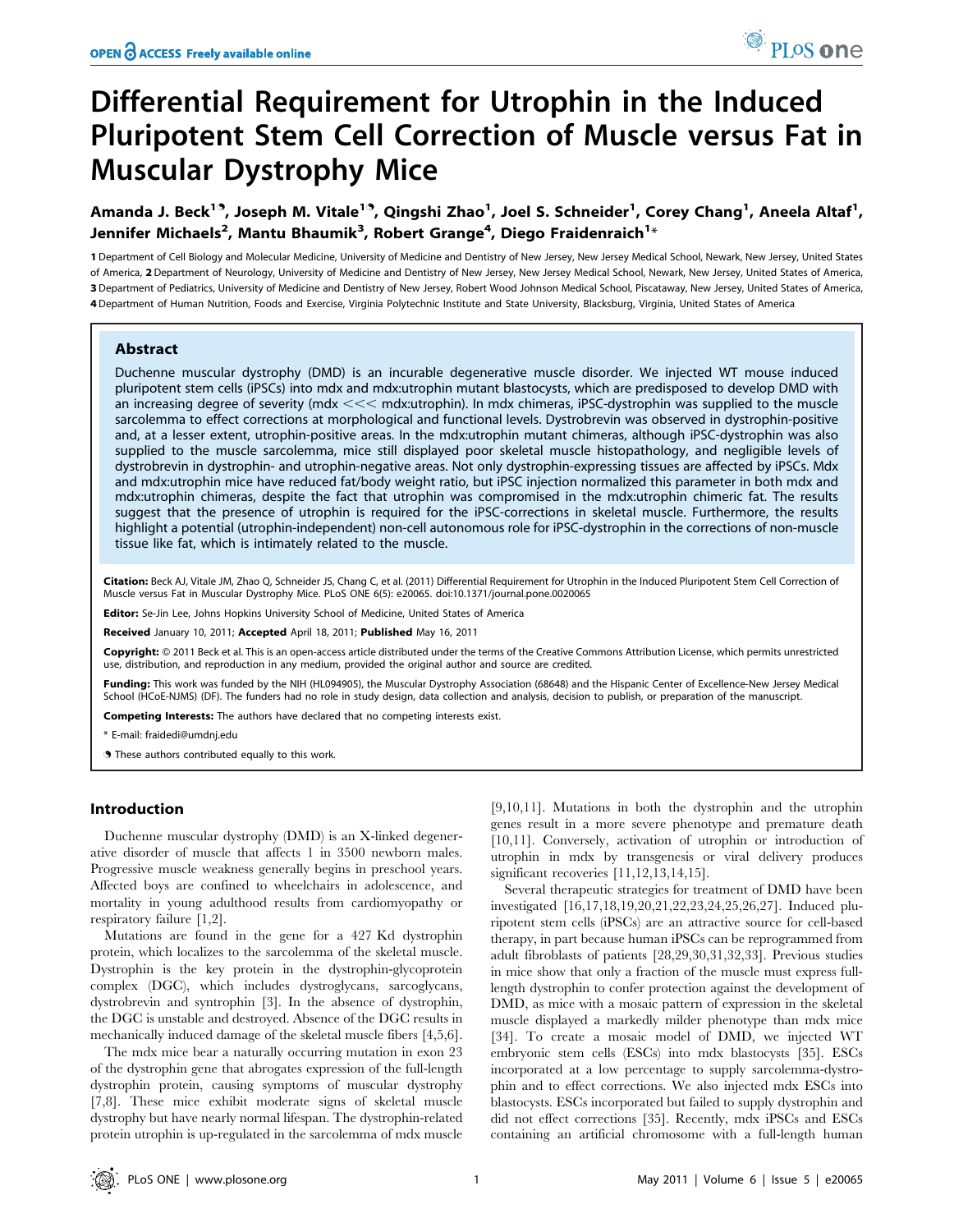dystrophin gene were injected into mdx blastocysts to supply human dystrophin to muscle and heart, but corrective analyses of the muscle were not performed [36,37]. Here we injected iPSCs into mdx single mutant and mdx:utrophin double mutant blastocysts, to generate a mosaic rescue paradigm and to study the corrective potential of the iPSCs in mild and severe mouse models of DMD. We show that the iPSCs supply dystrophin to the sarcolemma to effect corrections in the skeletal muscle of mdx but not mdx:utrophin. However, the iPSCs produce corrections of fat mass in both.

# Results

# iPSCs incorporate globally

We injected mouse WT eGFP-marked iPSCs into mdx, mdx:utrophin+/- and mdx:utrophin-/- blastocysts. We produced WT/mdx, WT/mdx:utrophin+/- and WT/mdx:utrophin $-\prime$  - chimeric mice. WT/mdx and WT/mdx:utrophin+/chimeras displayed an identical phenotype, and thus, both genotypes were grouped under the name of WT/mdx. WT/ mdx:utrophin $-\prime$  chimeras displayed a distinct phenotype from that of WT/mdx and thus, were named WT/mdx:utrophin. A total of 10 WT/mdx and 4 WT/mdx:utrophin mice in the range of 10–30% mosaicism were used in the study. At 1 week of age, chimeric pups were identified by performing genomic PCR of the eGFP transgene from DNA of tail biopsies (data not shown). After sacrifice (10–12 weeks for WT/mdx:utrophin and 12–15 weeks for WT/mdx), global incorporation was assessed by performing PCR of the eGFP transgene in fat, liver, lung, spleen, muscle (quadriceps, pectoralis, diaphragm), tail and heart (Fig. 1A and data not shown). The degree of chimerism was determined by performing semi-quantitative genomic PCR of the WT allele of dystrophin using DNA samples from skeletal muscle, heart and tail (Fig. 1B for skeletal muscle and data not shown). Unlike the skeletal muscle, the cardiac muscle does not syncytialize, and therefore, the percentage of dystrophin-positive cardiac myocytes represents an accurate measure of the degree of chimerism [35]. Thus, the degree of chimerism was further confirmed by immunofluorescence (IMF) for dystrophin in heart sections (Fig. 2) [35]. Dystrophin detection in skeletal muscle was also verified by dystrophin IMF (Fig. 2 for diaphragm and data not shown for quadriceps and pectoralis).

#### Dystrophin is supplied to the chimeric muscle

The iPSCs incorporated into the heart and skeletal muscle of WT/mdx and WT/mdx:utrophin chimeras and supplied dystrophin (Fig. 1c and Fig. 2). As expected, the presence of sarcolemmautrophin was observed in the dystrophin-negative fibers of WT/ mdx but not in WT/mdx:utrophin muscle (Fig. 2). No utrophin was detected in dystrophin-positive (iPSC-derived) fibers in WT/ mdx (Fig. 2). Consistent with lack of sarcolemma-utrophin upregulation in WT/mdx:utrophin muscle (Fig. 2), negligible utrophin levels were detected by WB (Fig. 1c). As expected, utrophin was detected in a portion of the neuromuscular junction (NMJ) and the axons of WT/mdx:utrophin muscle (Fig. 2H, insets).

iPSC incorporation increased staining of dystrobrevin (Dbv) (Fig. 1c), which was found at the sarcolemma of the skeletal muscle (Fig. 3C and D). Weak sarcolemma-dystrobrevin staining was observed in areas of undetectable dystrophin (utrophin-positive) in mdx but not in mdx:utrophin chimeric muscle (Fig. 4C, compare with 4E). Consistent with co-localization of dystrobrevin and utrophin, a residual dystrobrevin band was more intense in mdx than mdx:utrophin muscle (Fig. 1C). Syntrophin was not affected



Figure 1. iPSCs incorporate globally. a) PCR analysis showing that eGFP marker (indicative of iPSCs) is present globally in the WT/mdx chimera; b) Semi Q genomic PCR using DNA from quadriceps muscle. Note that the intensity of the Dys+ band (indicative of percentage of iPSC chimerism) in WT/mdx and WT/mdx:utrophin is approximately 1/5 of that observed in WT; c) WB analysis showing dystrophin, utrophin, dystrobrevin and syntrophin production in the quadriceps. Abbreviations: eGFP: enhanced green fluorescent protein, F: fat, Li: liver, Lu: lung, S: spleen, M: quadriceps muscle, T: tail, dys+: WT allele of dystrophin, Id+: WT allele of Id1 control (Id1 is present in both iPSC-derived and blastocyst-derived cells, and thus, is invariant among WT, KO and chimeric groups), Dys: 420 Kd dystrophin, Utr: 420 Kd utrophin, Dbv: 40 Kd (isoform of the dystrophin-dependent) dystrobrevin-alpha, Synt: 55 Kd syntrophin; Tub: 55 Kd tubulin. doi:10.1371/journal.pone.0020065.g001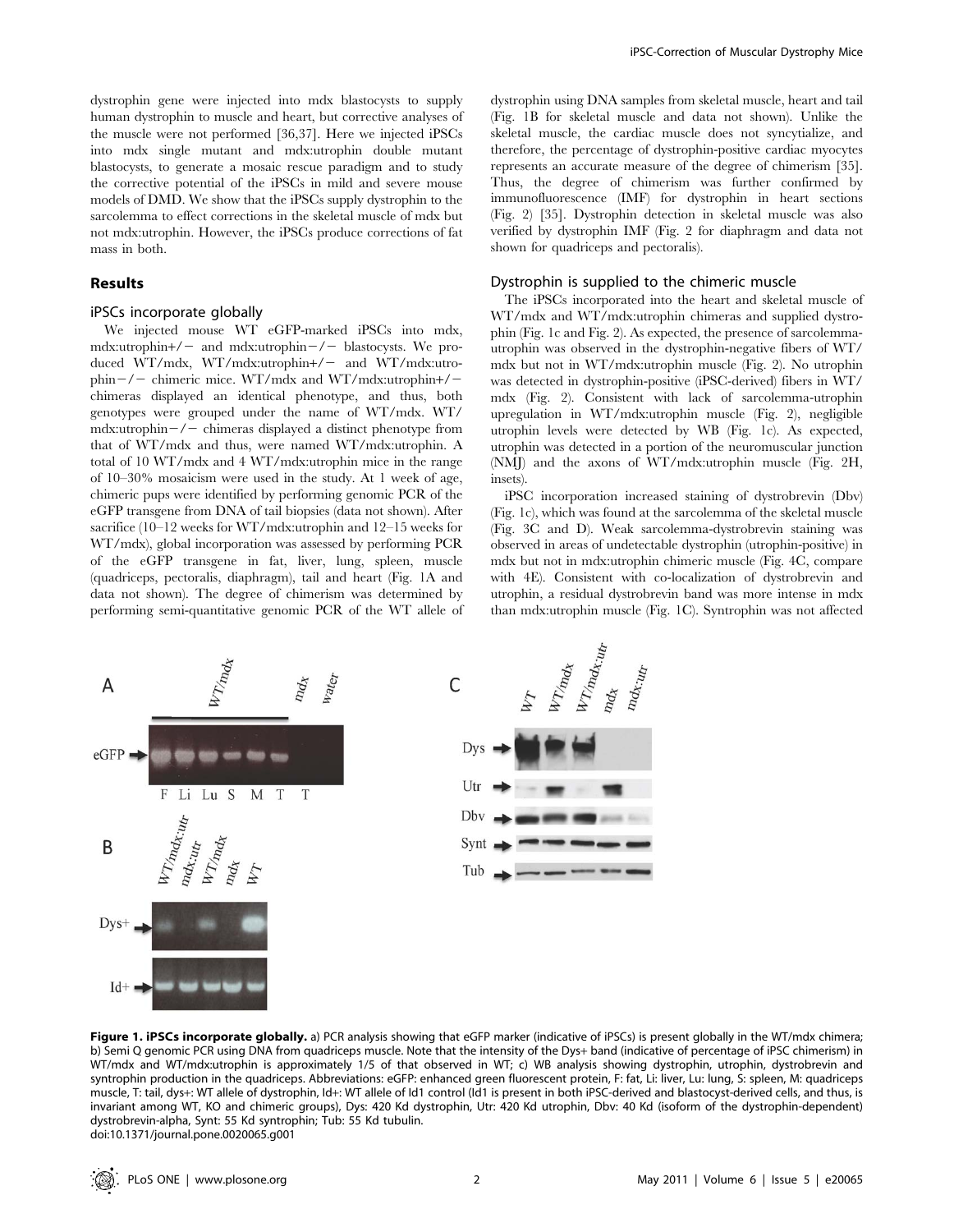

Figure 2. Dystrophin is supplied to chimeric muscle. WT (A, B), WT/mdx (C, D) and WT/mdx:utrophin (G, H) heart and diaphragm muscle display sarcolemma-dystrophin (green staining); WT/mdx (C, D) and mdx (E, F) heart and diaphragm muscle display sarcolemmautrophin (red staining); red arrow: utrophin-positive axon (H inset left);

yellow arrows: utrophin-positive (red)/alpha-BT-positive (green) NMJ (H inset right); green arrow: utrophin-negative/alpha-BT-positive (green) NMJ (J inset); blue: nuclear staining (DAPI). Magnification:  $100 \times$ ; H inset left and right: 200 $\times$  and 400 $\times$  respectively; J inset: 400 $\times$ . doi:10.1371/journal.pone.0020065.g002

by absence of dystrophin or utrophin (Fig. 1C). Thus, the iPSCs incorporate in the mdx and mdx:utrophin muscle and supply dystrophin to the sarcolemma.

# Functional corrections

We determined the functional consequences of WT iPSC incorporation in mdx muscle. To this end, extensor digitorum longus (EDL) muscle was isolated and subjected to stress tests (Table 1). Stress output (force/cross sectional area) for tetanic and twitch contractions from the EDL of WT/mdx were comparable to that of WT and (ESC-derived) WT/mdx mice [35]. Thus, both ESCs and iPSCs effect functional corrections in mdx muscle.

## Histological corrections

To study the effect of iPSC on histopathology, we analyzed the diaphragm, which develops fibrosis and mononuclear invasion (Fig. 5a) [8]. We also analyzed limb (quadriceps, Fig. 5a) muscles, which show central nucleation. WT and WT/mdx but not mdx muscle (diaphragm, quadriceps) show an organized architecture (fibers of similar size, Fig. 5aE), no central nucleation  $\langle$  < 10%, Fig. 5aF), no mononuclear invasion (Fig. 5aE) and little or no fibrosis (Fig. 5aG). However, WT/mdx:utrophin muscle (diaphragm, quadriceps) show a disorganized architecture (Fig. 5aM), increased central nucleation  $(>80\%$ , Fig. 5aN), mononuclear invasion (Fig. 5aM) and extensive fibrosis though slightly diminished in comparison to mdx:utrophin (Fig. 5aO). In support of a lack of correction observed in the absence of utrophin, the pathological curvature of the spine (kyphosis) observed in mdx:utrophin mice [10] was still apparent in the WT/ mdx:utrophin chimeras (Fig. 5b). Thus, the iPSCs improve the pathology in the skeletal muscle of WT/mdx but not to the same extent in WT/mdx:utrophin mice despite provision of dystrophin to both.

## Fat mass gain

Other tissues were affected by the iPSCs. Mdx and mdx:utrophin mice have reduced fat, but their fat was restored in the chimeras. Abdominal fat weight/body weight of WT/mdx mice  $(3.7\pm0.5\%)$  or WT/mdx:utrophin  $(4.1\pm0.6\%)$  mice was comparable to that of WT mice  $(4.2 \pm 1.5\%)$ , and was improved relative to mdx  $(1.7\pm0.6\%)$  or mdx:utrophin mice  $(0.5\pm0.3\%)$ (P<0.05). Utrophin was detected in the fat (Fig. 6). However, dystrophin was not (data not shown). In contrast to the ability of iPSCs to supply dystrophin to the skeletal muscle of mdx:utrophin (Fig. 1C), the ability of the iPSCs to supply utrophin to the fat of mdx:utrophin was compromised (Fig. 6). The results indicate that iPSCs effect corrections outside the muscle.

#### **Discussion**

In this report we show that injection of mouse WT iPSCs at preimplantation stage produces corrections in mouse models of muscular dystrophy. A rescue process in muscle and fat depends on the ability of the iPSCs to produce dystrophin. However, while the rescue in muscle appears to also depend on the presence of an intact utrophin gene, the rescue of fat does not.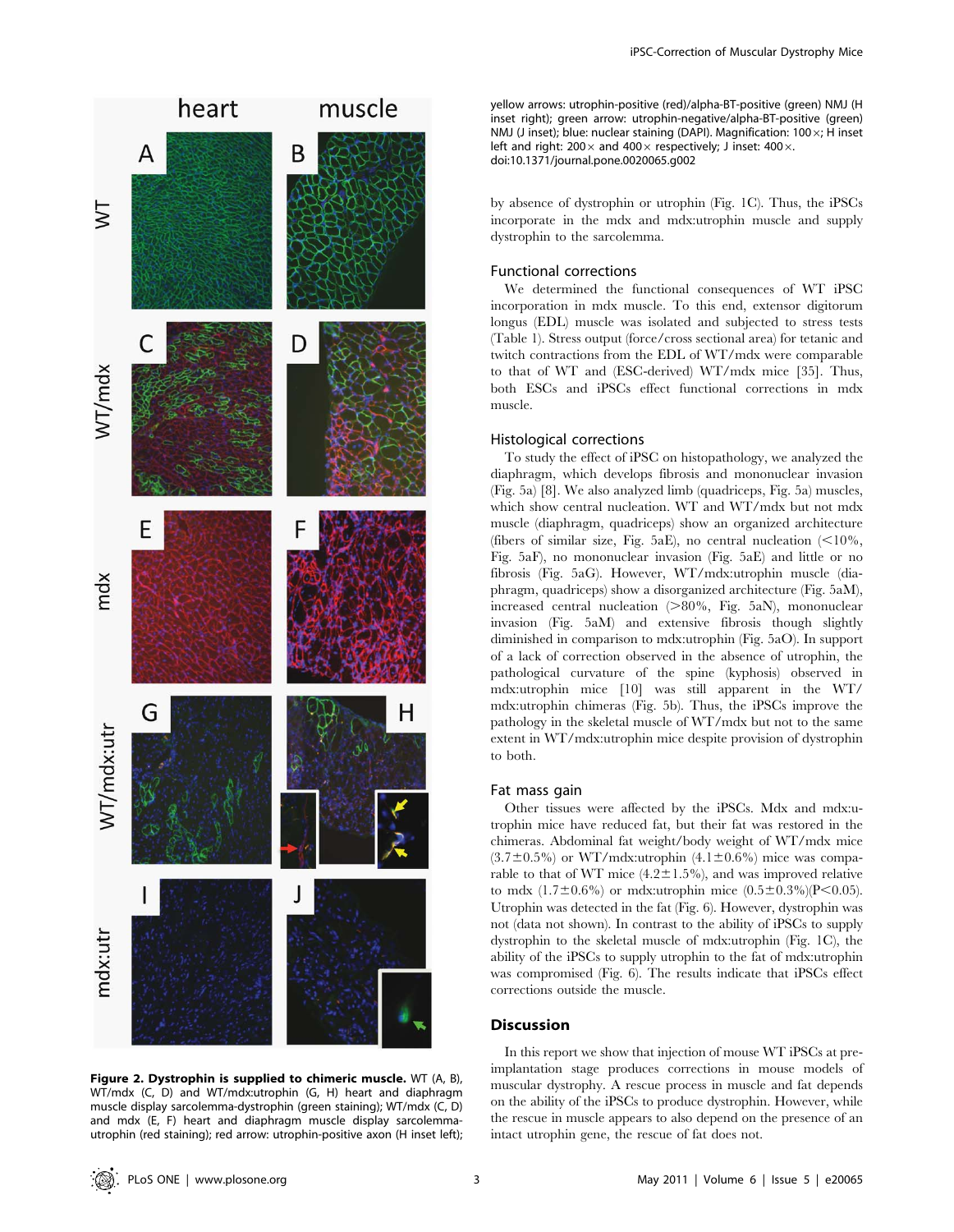

Figure 3. Dystrobrevin is supplied to chimeric muscle. WT (A), WT/mdx (C) and WT/mdx:utr (D) diaphragm muscle display sarcolemmadystrobrevin (green staining); mdx (B) and WT/mdx (C) diaphragm muscle display sarcolemma-utrophin (red staining); blue: nuclear staining (DAPI); magnification:  $200 \times$ . doi:10.1371/journal.pone.0020065.g003

# WT ESCs versus WT iPSCs: differentiation potential in a mutant environment

The iPSCs bear advantages over the ESCs, as human iPSCs can be reprogrammed from adult cells of human patients. We have previously shown that ESCs incorporate with widespread tissue distribution when injected into mdx blastocysts [35,38], but the chimeric potential of the WT iPSCs when injected into a mutant blastocyst remained elusive. We show that a mutant environment does not compromise the capacity of the iPSCs to generate chimeras with widespread tissue distribution. Like the ESCs [35], the iPSCs bear a corrective potential.

# Corrections of skeletal muscle

Partial incorporation of dystrophin has been shown to correct the dystrophin-negative muscle, as mdx mice with a mosaic pattern of dystrophin expression manifest a milder phenotype [16,18,34,39]. Furthermore, mosaic WT/mdx mice with a portion of ESC-derived muscle have improved pathology and function [35]. Here we tested iPSC injection, and report that iPSC-mosaic mice showed recovery in the skeletal muscle of WT/mdx but not of WT/mdx:utr chimeras. In the mdx rescue, sarcolemma utrophin is detected in the iPSC-negative (dystrophin-negative) muscle fibers. As expected, dystrobrevin is present in iPSC-fibers, which contain high dystrophin. However, and consistent to previous results [35], dystrobrevin is also present in fibers containing low dystrophin (high utrophin) levels. Dystrobrevin may replace some of the functions of dystrophin to ultimately stabilize a portion of the DGC [6,40]. It is possible that utrophin contributes to the stabilization of dystrobrevin in areas with low dystrophin in mdx chimeras. The notion of utrophin as a DGC stabilizer in chimeras is strengthened by our findings showing that a residual dystrobrevin band is more intense in mdx than in mdx:utrophin muscle. This utrophin-dependent effect appears to be specific for some members of the DGC, as syntrophin levels are unaffected by loss of utrophin or dystrophin. The utrophin mutation in mdx:utrophin chimeras appeared to affect the rescue process by the iPSCs, as the double mutant chimeras developed an abnormal fibrotic musculature.

Absence of sarcolemma-utrophin in the iPSC-fibers may reflect a process of inhibition of iPSC-utrophin by iPSC-dystrophin. On the other hand, the presence of iPSC-utrophin in NMJ indicates that the iPSCs are capable of producing utrophin. Thus, inhibition of iPSC-utrophin by iPSC-dystrophin appears to be sarcolemmaspecific. The development of a fibrotic muscle in mdx:utrophin chimeras suggests that the presence of iPSC-utrophin in a small portion of the NMJ and of the axons is insufficient for the corrective activities.

It is possible that sarcolemma utrophin is required for the corrections. It is also possible that absence of utrophin from other compartments inside or outside the muscle plays an indirect role in the development of the skeletal muscle pathology. The early onset and rapid progression of the disease, the post-synaptic defects at the NMJ, the increase in mononuclear infiltration that results in massive fibrosis and the lack of a healthy pool of myogenic cell population [10,41,42] may also contribute to the lack of responsiveness of the mdx:utr muscle to iPSC treatment. It would be intriguing to determine which are the structures (i.e. sarcolemma, NMJ, myogenic compartment, fibrosis) that mostly affect the iPSC rescue in the WT/mdx:utr muscle.

The severe phenotype observed in mdx:utr mice contrasts with the mild phenotype observed in mdx mice, and this difference is caused by global absence of utrophin. Thus, global loss of utrophin and the progressive deterioration of the animal health may be key contributors to the muscle phenotype of WT/mdx:utr chimeras. Interestingly, the poor health of the mdx:utr mice does not appear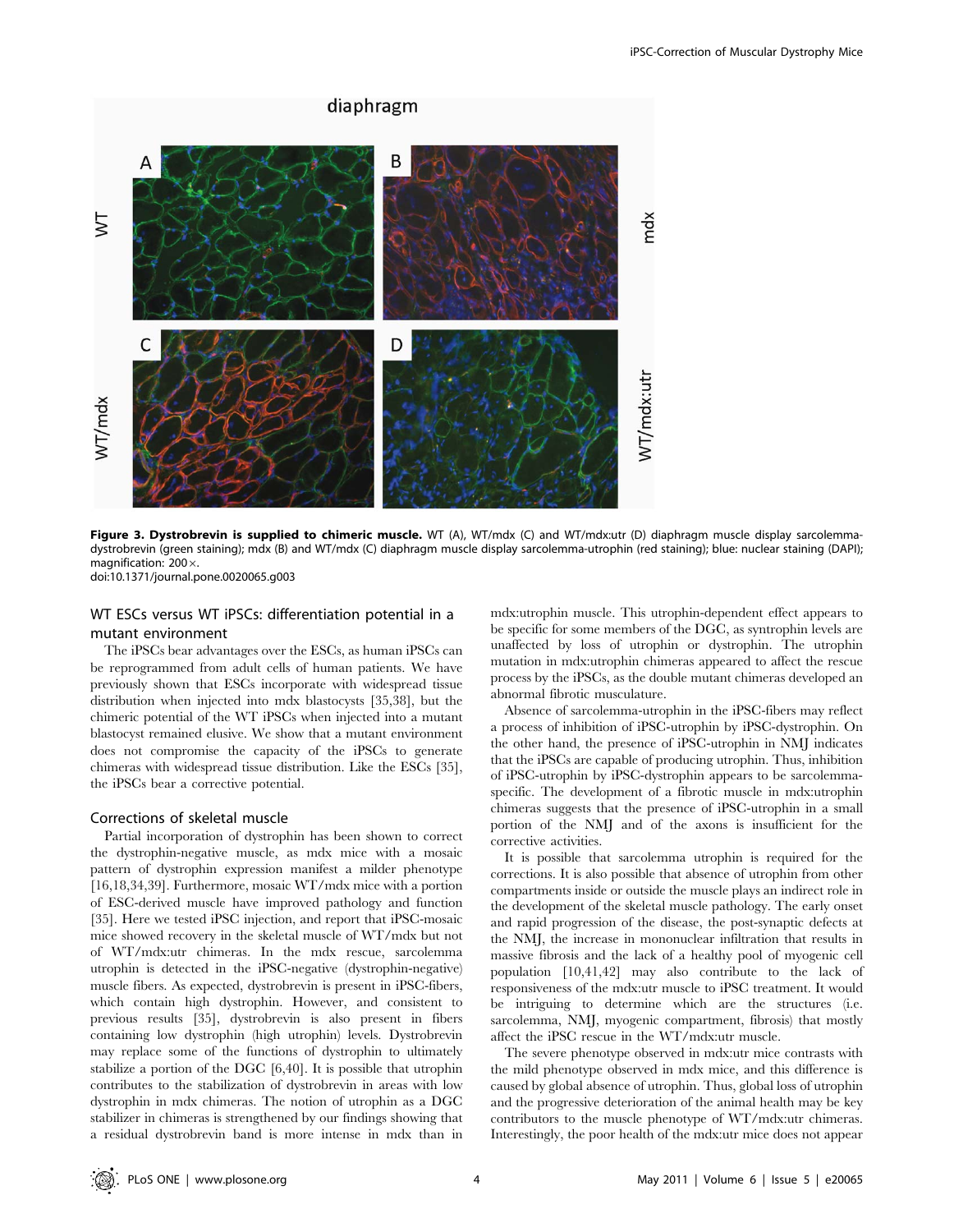

Figure 4. Utrophin sustains weak dystrobrevin staining. Dystrobrevin (A) is detected in WT quadriceps muscle; weak dystrobrevin (C) and utrophin (D) are detected in WT/mdx quadriceps muscle areas with undetectable dystrophin (D inset); no dystrobrevin (E) and no utrophin (F) are detected in WT/mdx:utrophin quadriceps muscle areas with undetectable dystrophin (F inset); Abbreviation: utr: utrophin; blue: nuclear staining (DAPI); magnification:  $200 \times$ . doi:10.1371/journal.pone.0020065.g004

to compromise the recovery of other tissues like fat. Thus, different mdx:utr tissues respond differently to the iPSC rescue.

It is possible that a higher degree of chimerism (i.e. WT/ mdx:utrophin chimeras with greater than 30% iPSC mosaicism) will increase dystrophin supply and lead to corrections in muscle. Nevertheless, it is clear from the studies of the mdx and mdx:utrophin chimeric mice that the presence of utrophin in the chimeras is beneficial for the development of a healthy chimeric muscle.

# Sarcolemma-dystrophin versus -utrophin: is it a matter of choice?

In the WT sarcolemma, the presence of dystrophin precludes the activation of utrophin. In the mdx sarcolemma, the obligatory absence of dystrophin permits up-regulation of utrophin. In the mdx:utrophin muscle, neither protein is produced. In the WT/ mdx:utrophin muscle, the iPSCs may supply: (a) dystrophin but not utrophin, (b) utrophin but not dystrophin, (c) both or (d) none. The WT iPSC-derived fibers, surrounded by mutant fibers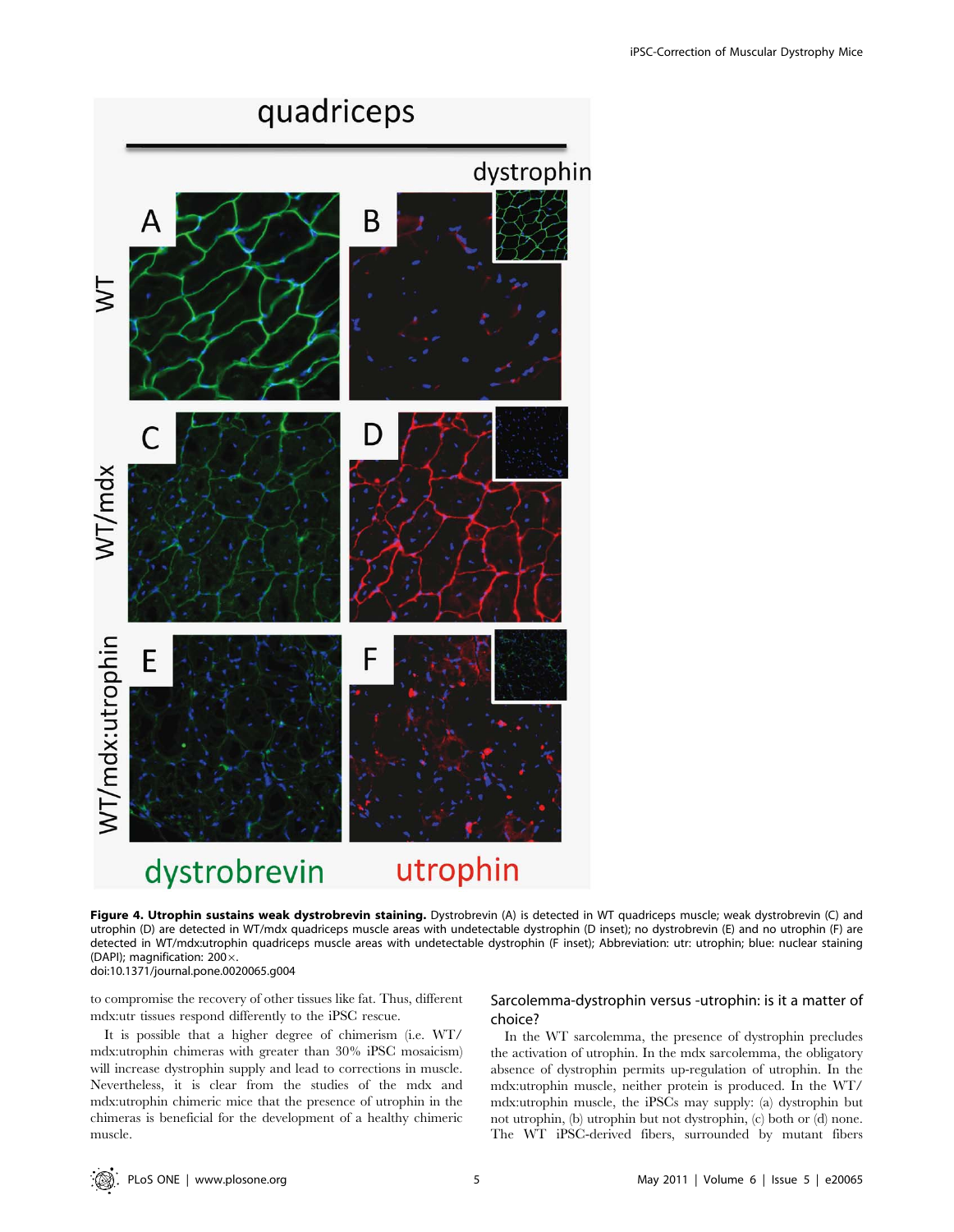|  |  | Table 1. Contractile stress recovery in WT/mdx EDL muscle. |  |  |  |  |  |  |
|--|--|------------------------------------------------------------|--|--|--|--|--|--|
|--|--|------------------------------------------------------------|--|--|--|--|--|--|

| Genotype  | tetanus $(g/mm2)$ | twitch $(g/mm2)$ |
|-----------|-------------------|------------------|
| <b>WT</b> | $48.4 \pm 2.0$    | $7.2 \pm 0.3$    |
| WT/mdx*   | $43.9 \pm 1.0$    | $6.5 \pm 0.1$    |
| Mdx       | $24.4 \pm 7.3$    | $3.2 \pm 0.3$    |

 $*P<0.05$  relative to mdx.

doi:10.1371/journal.pone.0020065.t001

containing neither dystrophin nor utrophin, produce (a) dystrophin but not utrophin. This indicates that the sequence: dystrophin as first choice, utrophin as second choice (in the absence of dystrophin) takes place not only in WT muscle but also in mosaic muscle containing WT iPSC-fibers. The mutant environment does not appear to modify the hierarchy of events that governs dystrophin/utrophin production. Future studies with mdx iPSCs aimed at supplying utrophin but not dystrophin will help further delineate the regulatory circuitry that exists between dystrophin and utrophin.



Figure 5. WT/mdx but not WT/mdx:utrophin mice show improved muscle pathology. a) H&E staining of diaphragm and quadriceps muscles of WT (A, B), WT/mdx (E, F), mdx (I, J), WT/mdx:utrophin (M, N) and mdx:utrophin (Q, R) mice; Masson trichrome staining of diaphragm and quadriceps muscles of WT (C, D), WT/mdx (G, H), mdx (K, L), WT/mdx:utrophin (O, P) and mdx:utrophin (S, T) mice; b) kyphosis in mdx:utrophin (B) and WT/mdx:utrophin (C) but not in mdx (A) mice; magnification:  $200 \times$  (a) and  $4 \times$  (b). doi:10.1371/journal.pone.0020065.g005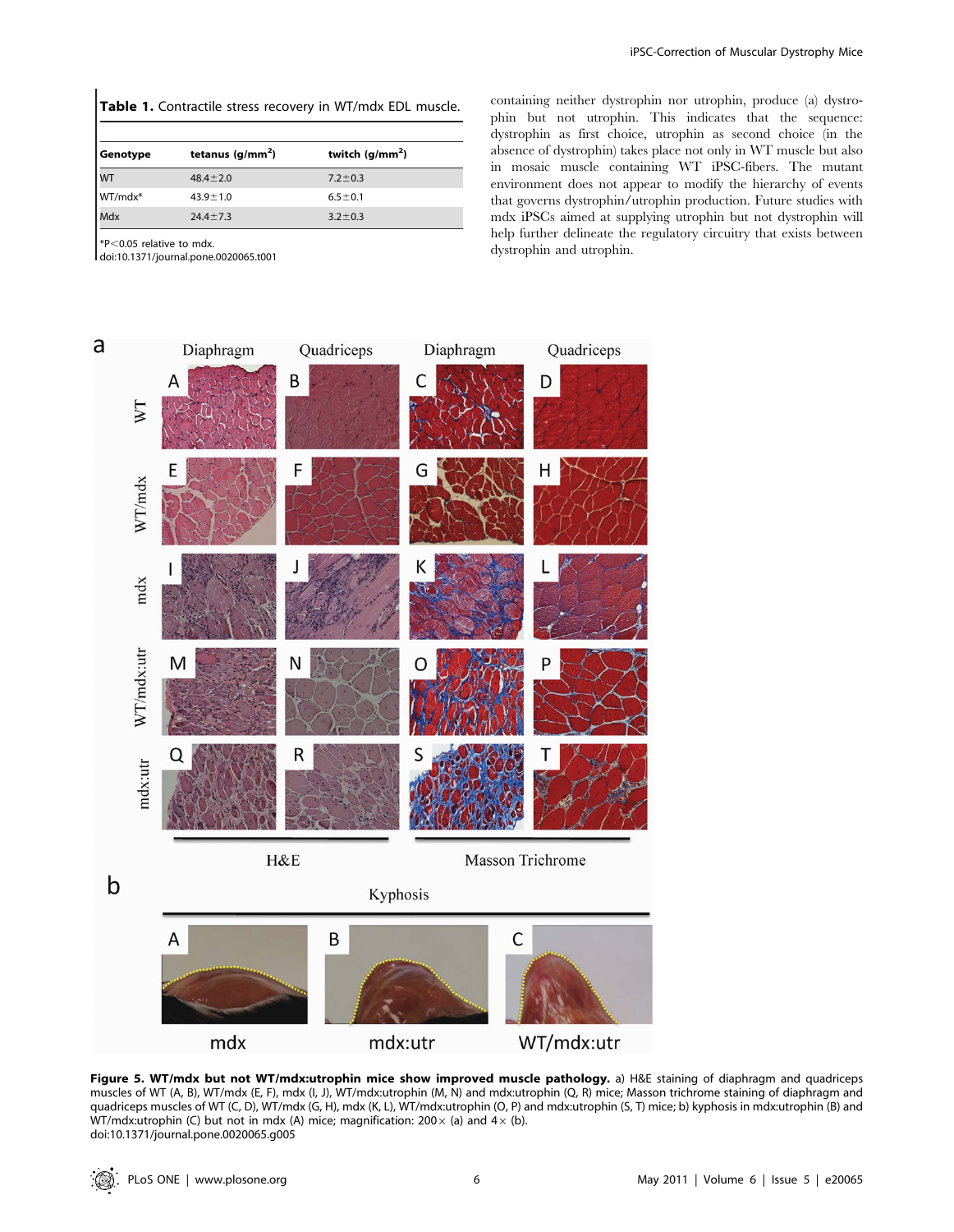

Figure 6. Utrophin is produced in the fat. WB analysis showing utrophin production in the fat of WT, WT/mdx and mdx mice. Utrophin production in the skeletal muscle of mdx is shown as control. Abbreviations: Utr: utrophin; Tub: tubulin; Quad: quadriceps muscle. doi:10.1371/journal.pone.0020065.g006

## Corrections of Fat

Intriguingly, iPSCs (and ESCs, [35]) appeared to effect corrections in fat, which does not express dystrophin but does express utrophin. Unlike mdx mice, which have reduced fat, we previously showed that ESC-chimeras regain normal fat mass [35]. The fat recovery depends on the presence of dystrophin, as mdx ESCs (lacking dystrophin) cannot exert corrections in muscle or fat tissues [35]. The fat recovery highlights a non-cell autonomous role of dystrophin, perhaps via paracrine factors that may bridge dystrophin-expressing tissues (heart, skeletal and smooth muscle) with dystrophin-non-expressing tissues (fat). The fat recovery gains significance in light of our recent finding that shows upregulation of muscular markers in the mdx and WT/mdx fat, like troponin, tropomyosin and myosin genes [35], and another recent discovery that links brown fat to muscle via a Myf5 common ancestor that has interconvertible properties [43,44,45,46].

The process of inhibition of utrophin by dystrophin in the muscle sarcolemma does not appear to operate in the fat, because (a) dystrophin is not present in the fat, and (b) utrophin is produced in fat of mice that produce dystrophin in muscle. The latter observation indicates that dystrophin does not control utrophin expression at a distance. Importantly, the fat of mdx and mdx:utrophin chimeras show mass recovery. The potential of iPSCs to recover fat in mdx:utrophin contrasts with the ability to recover skeletal muscle in mdx:utrophin. While the role of utrophin in the fat remains to be elucidated, it is clear from the present study that utrophin is not required for the recovery of fat. We can not formally rule out however that a minimal presence of utrophin supplied by the iPSC-fat or by other distant structures (i.e. iPSC-axons, -NMJ) triggers corrective activities in the fat of mdx:utrophin chimeras.

Is there any reciprocal effect of utrophin-fat to the skeletal muscle? It is possible that the presence of utrophin in the fat may indirectly impact the chimeric skeletal muscle to partially stabilize the DGC with low dystrophin content to additionally contribute to its key role in the muscle. Because the recovered fat of the mdx:utrophin chimeras has little utrophin, smaller contribution from the fat to the rescue of the skeletal muscle of the mdx:utrophin chimeras may be expected.

Taken together, the results suggest that iPSC-dystrophin from a distance exerts trophic changes in the fat. The potential non-cell autonomous role for dystrophin, perhaps via signaling, does not appear to depend on utrophin mutation.

#### Conclusion

WT murine iPSCs incorporate at low percentages but globally into mdx and mdx:utrophin mice when the cells are injected at blastula stage. The iPSCs rescue the skeletal muscle in mdx but not in the mdx:utrophin chimeras. An interrelated tissue that does not express dystrophin, like the fat, responds to the iPSC-based rescue in an utrophin-independent manner.

The blastocyst assay highlights an important requirement for utrophin that cannot be circumvented by a low percentage of dystrophin supply. The assay also highlights the importance of widespread delivery of dystrophin and the potential roles that dystrophin may play outside the muscle. Thus, blastocyst injection of iPSCs represents an important approach to study global mechanisms of disease corrections in DMD.

# Materials and Methods

#### Induced pluripotent stem cells

(Oct4)-eGFP-marked WT mouse iPSCs were generously provided by Rudolf Jaenisch at the Whitehead Institute for Biomedical Research affiliated with Massachusetts Institute of Technology. WT mouse iPSCs cells grow in DMEM with high glucose, 15% FCS, glutamine, nonessential aminoacids, betamercaptoethanol, antibiotics and on SNLa76/7 STO cells, which constitutively express LIF.

## Mouse colonies

Mdx mice were purchased from Jackson lab. The colony was maintained by crossing mdx males with mdx females. Mdx:utrophin $+/-$  mice were generously provided by R. Grange. The colony was maintained by crossing mdx:utrophin $+/-$  males with mdx:utrophin+/2 females. All animal experiments were approved by the Institutional Animal Care and Use Committee (IACUC) of the University of Medicine and Dentistry of New Jersey (Animal Welfare Assurance Number: A3158-01).

#### Generation of chimeric mice

3–4 week old mdx, mdx:utrophin+ $/$  – and mdx:utrophin – $/$  – females were superovulated (PMSG and HCG, 5 IU, VWR) and mated with mdx:utrophin $+/-$  males. Blastocysts were collected at 3.5 days after mating and injected with 10–14 WT iPSCs. Injected blastocysts were then transferred into the uteri of pseudopregnant females and allowed to develop to term. Chimeric pups were initially identified by genomic PCR for the eGFP transgene in tail biopsies from 7 day-old pups. Global iPSC incorporation was later confirmed at time of sacrifice (10–12 weeks for WT/mdx:utrophin and 12–15 weeks for WT/mdx) by genomic PCR for eGFP on tail, skeletal muscle (quadriceps), fat, liver, lung and spleen. Degree of chimerism was determined by semi-quantitative genomic PCR of the WT allele for dystrophin using DNA samples from skeletal muscle and by dystrophin IMF on heart cryosections as described below.

#### Semi quantitative genomic PCR

Genomic DNA from all chimeras, WT, mdx and mdx:utrophin controls was isolated from heart, tail, quadriceps, pectoralis and diaphragm by overnight digestion in SDS/Proteinase K buffer followed by phenol/chloroform extraction. 50 ng of genomic DNA was used in PCR with primers for genotyping the WT allele of dystrophin (Primers: forward–gtcactcagatagttgaagccatttag & reverse– catagttattaatgcatagatattcag). 2 ng of the same DNA was used in PCR with Id1 [47] and GAPDH control primers (Clontech) for internal control. PCR was performed with puRe-Taq Ready-To-Go PCR beads (GE Healthcare) in the log phase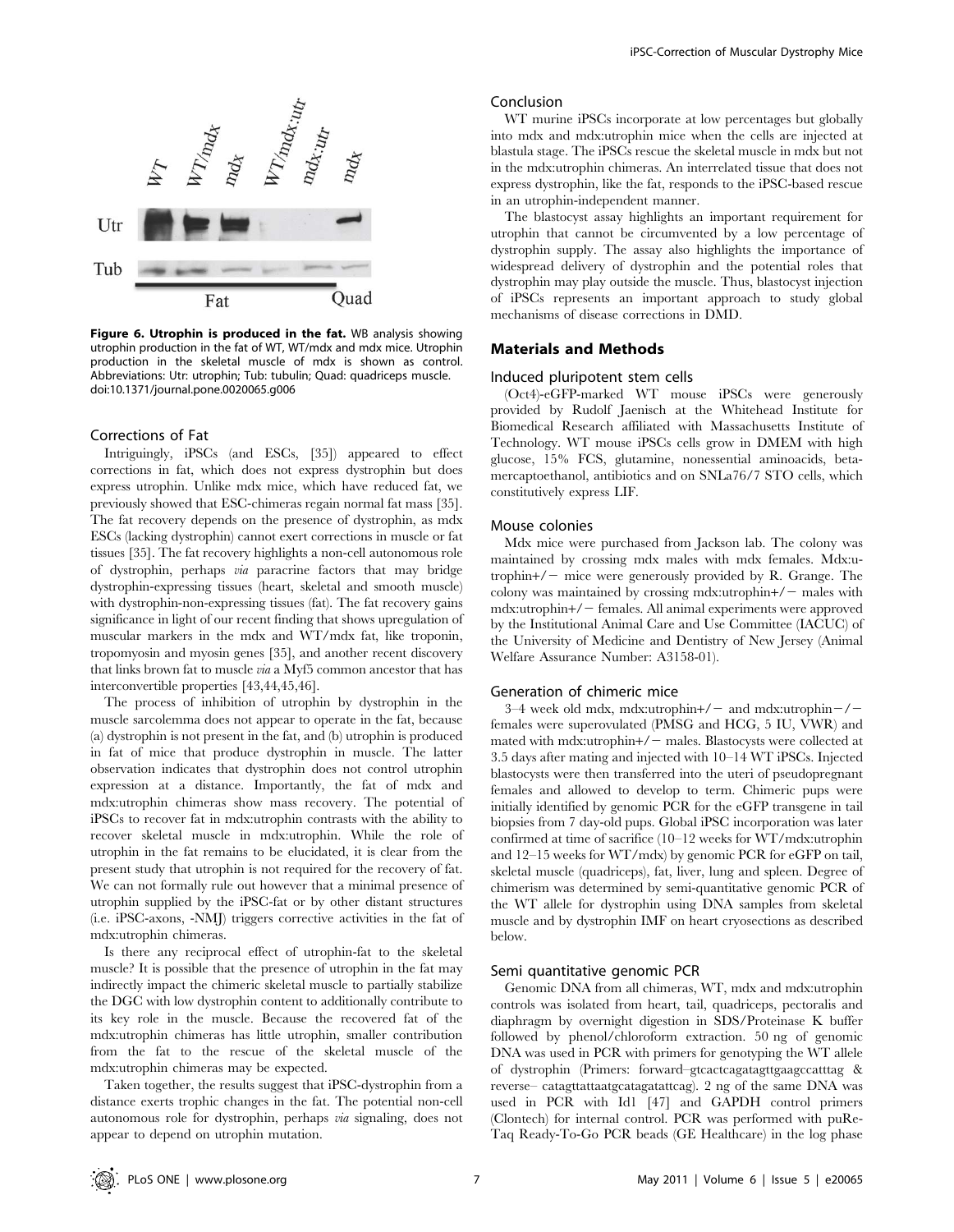(using 28–35 cycles). Scans were performed on Typhoon 8600 Variable Mode Imager (Molecular Dynamics), and quantitation done using ImageQuant [35].

## Histology, IMF, and Western Blot (WB)

IMF for dystrophin (1:20, dys2 Novocastra), utrophin (1:1000, generously supplied by Dr. Fritschy, University of Zurich), Dbvalpha (1:200, 610766, BD Transduction Laboratories), syntrophin (1:100, MA1-745, ABR) and alpha-bungarotoxin (1:250, Invitrogen) was performed on  $10 \mu m$  thick cryosections of heart and diaphragm. Nuclei were identified with DAPI (Vector Labs).

WB was performed using antibodies reactive with dystrophin (dys1, Novocastra), utrophin (MANCHO3, clone8a4s, Developmental Studies Hybridoma Bank), dystrobrevin-alpha and syntrophin. A 4–20% gradient acrylamide gel and high molecular weight protein standards (HiMark, Invitrogen and Precision Plus, Biolab) were used. The intensities of the WB exposures were quantified using Quantity One software on a GS800-Densitometer (Bio-Rad). The relative expression levels were normalized using tubulin bands within the same linear range of detection. Visualization of fibrosis was performed using a Masson Trichrome stain kit (Richard-Allan Scientific) on  $6 \mu m$  thick paraffinembedded sections of heart, quadriceps and diaphragm. H&E was also performed on paraffin sections of heart, quadriceps and diaphragm to visualize cell morphology and pathology.

#### Functional analysis

12-week old WT/mdx, mdx, and WT animals were deeply anesthetized (2 mg xylazine-20 mg ketamine/100 g body mass ip). Both fast-twitch extensor digitorum longus (EDL) muscles were excised and incubated at  $30^{\circ}$ C in an oxygenated (95% O2–5%) CO2) physiological salt solution (PSS; pH 7.6) containing (in mM) 120.5 NaCl, 4.8 KCl, 1.2 MgSO4, 20.4 NaHCO3, 1.6 CaCl2, 1.2 NaH2PO4, 10.0 dextrose, and 1.0 pyruvate. Silk suture (4-O) was tied to the distal and proximal tendons of the EDL at the myotendinous junctions. Muscles were then fixed between a clamp at the base of the bath and arm of a dual-mode servomotor system

## References

- 1. Hoffman EP, Brown RH, Jr., Kunkel LM (1987) Dystrophin: the protein product of the Duchenne muscular dystrophy locus. Cell 51: 919–928.
- 2. Ahn AH, Kunkel LM (1993) The structural and functional diversity of dystrophin. Nat Genet 3: 283–291.
- 3. Durbeej M, Campbell KP (2002) Muscular dystrophies involving the dystrophinglycoprotein complex: an overview of current mouse models. Curr Opin Genet Dev 12: 349–361.
- 4. Nawrotzki R, Loh NY, Ruegg MA, Davies KE, Blake DJ (1998) Characterisation of alpha-dystrobrevin in muscle. J Cell Sci 111(Pt 17): 2595–2605.
- 5. Crawford GE, Faulkner JA, Crosbie RH, Campbell KP, Froehner SC, et al. (2000) Assembly of the dystrophin-associated protein complex does not require the dystrophin COOH-terminal domain. J Cell Biol 150: 1399–1410.
- 6. Adams ME, Tesch Y, Percival JM, Albrecht DE, Conhaim JI, et al. (2008) Differential targeting of nNOS and AQP4 to dystrophin-deficient sarcolemma by membrane-directed alpha-dystrobrevin. J Cell Sci 121: 48–54.
- 7. Bulfield G, Siller WG, Wight PA, Moore KJ (1984) X chromosome-linked muscular dystrophy (mdx) in the mouse. Proc Natl Acad Sci U S A 81: 1189–1192.
- 8. Stedman HH, Sweeney HL, Shrager JB, Maguire HC, Panettieri RA, et al. (1991) The mdx mouse diaphragm reproduces the degenerative changes of Duchenne muscular dystrophy. Nature 352: 536–539.
- 9. Matsumura K, Ervasti JM, Ohlendieck K, Kahl SD, Campbell KP (1992) Association of dystrophin-related protein with dystrophin-associated proteins in mdx mouse muscle. Nature 360: 588–591.
- 10. Grady RM, Teng H, Nichol MC, Cunningham JC, Wilkinson RS, et al. (1997) Skeletal and cardiac myopathies in mice lacking utrophin and dystrophin: a model for Duchenne muscular dystrophy. Cell 90: 729–738.
- 11. Tinsley J, Deconinck N, Fisher R, Kahn D, Phelps S, et al. (1998) Expression of full-length utrophin prevents muscular dystrophy in mdx mice. Nat Med 4: 1441–1444.
- 12. Gilbert R, Nalbantoglu J, Petrof BJ, Ebihara S, Guibinga GH, et al. (1999) Adenovirus-mediated utrophin gene transfer mitigates the dystrophic phenotype of mdx mouse muscles. Hum Gene Ther 10: 1299–1310.

(300B, Aurora Scientific), or an isometric force transducer (Grass FT03), at a resting tension (L0) of 1.0 g. EDL muscles were maintained at L0 by a stepper motor [48]. The servomotor arm, stepper motor and electrical stimulator were controlled by Dynamic Muscle Control software (DMC Version 4.1.6, Aurora Scientific) to obtain isometric force data. Isometric twitch and tetanic data were obtained. Length of the muscles was obtained with a micrometer; each muscle was weighed to the nearest 0.1 mg using an A-200D electronic analytical balance (Denver Instruments, Denver, Colorado) and then muscles were snap frozen in liquid nitrogen for subsequent sectioning and WB analysis. Muscle cross-sectional area (CSA) was determined as previously described [49]. Twitch and tetanic forces were normalized to muscle CSA to obtain twitch and tetanic stress (g/mm2). As every muscle has a distinct pattern of iPSC incorporation in a chimera, the values obtained from the 2 EDL muscles from the same  $WT/mdx$  animal  $(n = 2)$  were independently considered, and thus,  $n = 4$  per WT/mdx group [35].

### Data analysis

Results are presented as mean  $\pm$  s.e.m or as a range. Statistical comparison was performed with nonparametric two-tailed unpaired analysis of variance. A probability value of  $\leq 0.05$  was considered to be statistically significant.

#### Acknowledgments

We thank Dr. R. Jaenisch for providing eGFP-marked iPSCs, L. Fritzky, J. and P. Jetko (Histology Core at UMDNJ), J. Fritschy for providing utrophin antibody. Chimeric mice were generated at the Transgenic and Knockout Mouse Shared Resource of UMDNJ-RWJMS-CINJ.

### Author Contributions

Conceived and designed the experiments: DF AJB JMV RG MB. Performed the experiments: AJB JMV QZ JSS CC AA MB RG DF. Analyzed the data: AJB JMV MB RG JM DF. Contributed reagents/ materials/analysis tools: MB RG DF. Wrote the paper: AJB JMV JM DF.

- 13. Wakefield PM, Tinsley JM, Wood MJ, Gilbert R, Karpati G, et al. (2000) Prevention of the dystrophic phenotype in dystrophin/utrophin-deficient muscle following adenovirus-mediated transfer of a utrophin minigene. Gene Ther 7: 201–204.
- 14. Odom GL, Gregorevic P, Allen JM, Finn E, Chamberlain JS (2008) Microutrophin delivery through rAAV6 increases lifespan and improves muscle function in dystrophic dystrophin/utrophin-deficient mice. Mol Ther 16: 1539–1545.
- 15. Di Certo MG, Corbi N, Strimpakos G, Onori A, Luvisetto S, et al. (2010) The artificial gene Jazz, a transcriptional regulator of utrophin, corrects the dystrophic pathology in mdx mice. Hum Mol Genet 19: 752–760.
- 16. Phelps SF, Hauser MA, Cole NM, Rafael JA, Hinkle RT, et al. (1995) Expression of full-length and truncated dystrophin mini-genes in transgenic mdx mice. Hum Mol Genet 4: 1251–1258.
- 17. Torrente Y, Tremblay JP, Pisati F, Belicchi M, Rossi B, et al. (2001) Intraarterial injection of muscle-derived CD34(+)Sca-1(+) stem cells restores dystrophin in mdx mice. J Cell Biol 152: 335–348.
- 18. Dunant P, Larochelle N, Thirion C, Stucka R, Ursu D, et al. (2003) Expression of dystrophin driven by the 1.35-kb MCK promoter ameliorates muscular dystrophy in fast, but not in slow muscles of transgenic mdx mice. Mol Ther 8: 80–89.
- 19. Polesskaya A, Seale P, Rudnicki MA (2003) Wnt signaling induces the myogenic specification of resident CD45+ adult stem cells during muscle regeneration. Cell 113: 841–852.
- 20. Goyenvalle A, Vulin A, Fougerousse F, Leturcq F, Kaplan JC, et al. (2004) Rescue of dystrophic muscle through U7 snRNA-mediated exon skipping. Science 306: 1796–1799.
- 21. Torrente Y, Belicchi M, Sampaolesi M, Pisati F, Meregalli M, et al. (2004) Human circulating AC133(+) stem cells restore dystrophin expression and ameliorate function in dystrophic skeletal muscle. J Clin Invest 114: 182–195.
- 22. Lu QL, Rabinowitz A, Chen YC, Yokota T, Yin H, et al. (2005) Systemic delivery of antisense oligoribonucleotide restores dystrophin expression in bodywide skeletal muscles. Proc Natl Acad Sci U S A 102: 198–203.